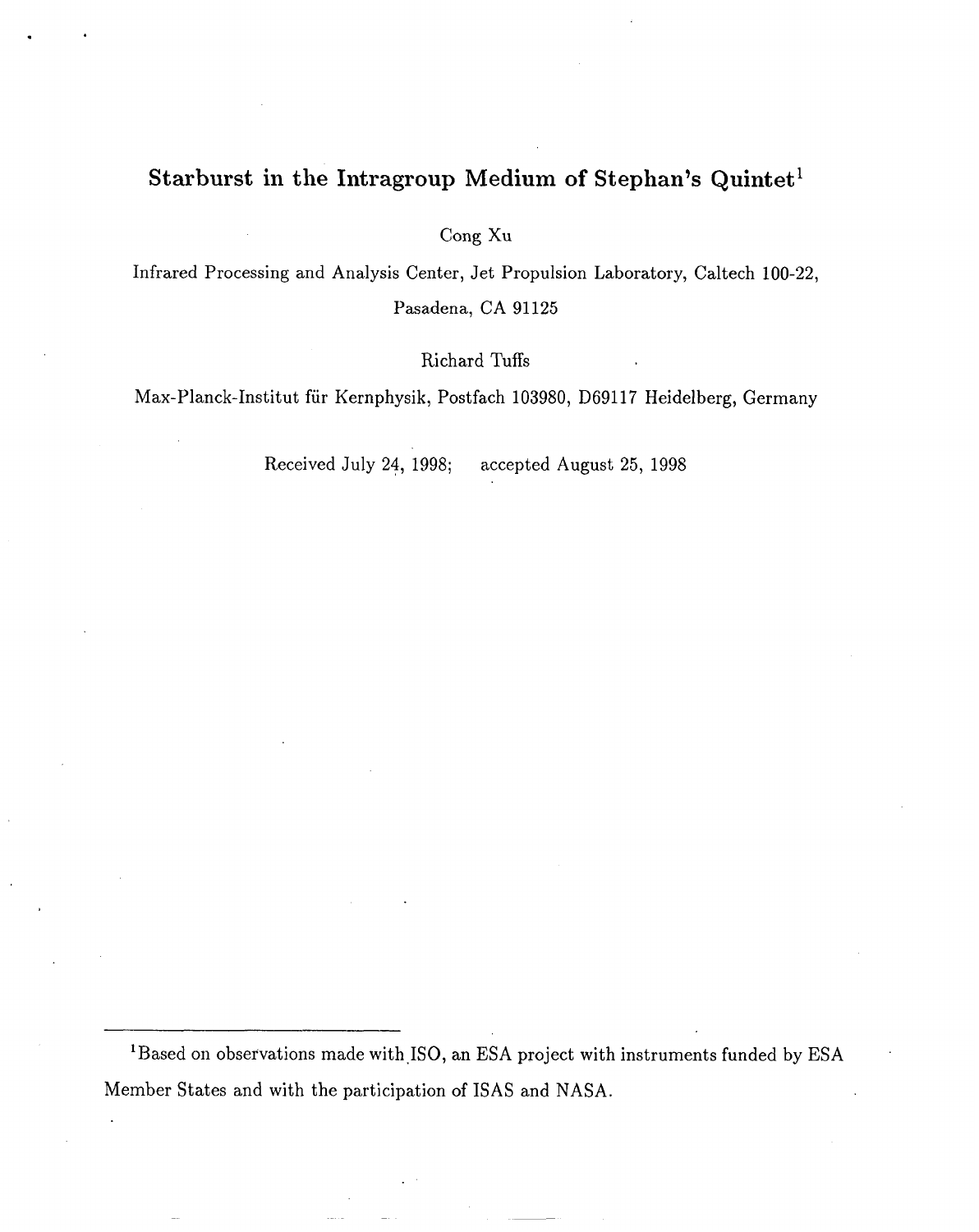# **ABSTRACT**

Based on new ISO mid-infrared observations and ground based  $H_{\alpha}$  and near-infrared observations, we report the detection of a bright starburst in the int ragroup medium (IGM) of the famous compact group of galaxies Stephan's Quintet (Source A in Fig.1). We demonstrate that this starburst is caused by a collision between a high velocity ( $\delta$ V $\sim$  1000 km/sec) intruder galaxy (NGC7318b) and the IGM of the group. While this is the only starburst known today that is induced by a galaxy /cold-intergalactic-medium collision, it provides new constraints to the theory for interaction-induced starbursts, and may hint at a new mechanism for the star formation excess seen in more distant clusters.

Subject headings: galaxies: interactions  $-$  galaxies: intergalactic medium  $$ galaxies: ISM – galaxies: starburst – galaxies: active – infrared: galaxies – stars: formation

.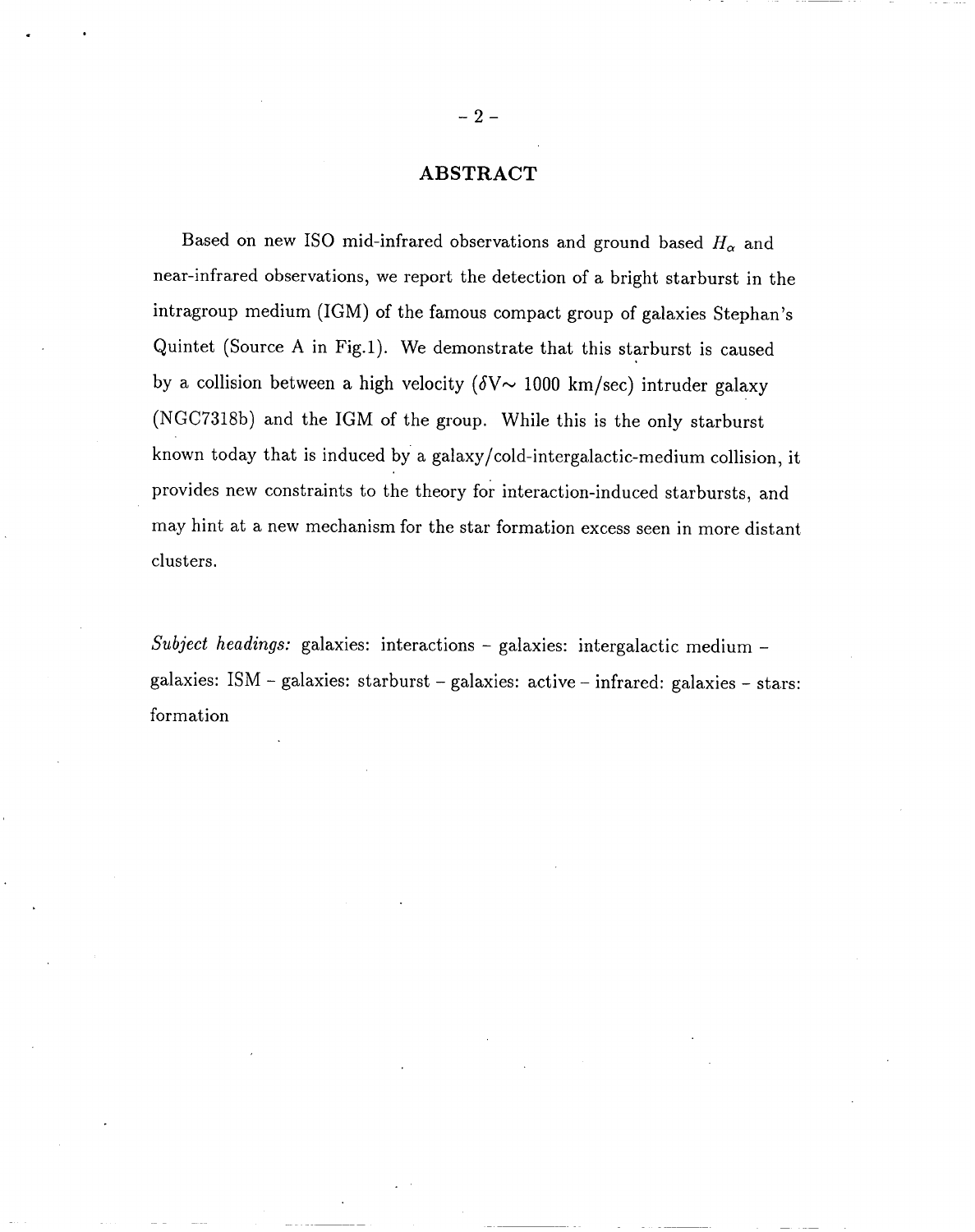# **1. Introduction**

Starbursts (Rieke et al. 1980; Gehrz et al 1983) are "cosmic fireworks" where hundreds of thousands of massive stars that are up to a million times brighter than the Sun are born and die in a short time scale of a few  $10<sup>7</sup>$  years (compared to the age of most galaxies of  $\sim 10^{10}$  years). Despite the wide interest, many basic questions about starbursts remain unanswered. First of all, how are they triggered? Theoretically the only well established triggering mechanism for starbursts involves low velocity encounters/mergers between galaxies '(Larson & Tinsley 1978; Joseph et al. 1984; Lonsdale et al. 1984; Noguchi & Ishibashi 1986; Mihos & Hernquist 1996). In this letter, we shall show that a bright starburst in the intragroup medium (IGM) of the famous compact group of galaxies Stephan's Quintet is triggered by a new mechanism, namely a collision between a high velocity ( $\delta$ V ~ 1000 km/sec) intruder galaxy (NGC7318b) and the IGM of the group.

Stephan's Quintet (hereafter SQ), discovered 120 years ago (Stephan 1877), is perhaps the most famous example of the compact galaxy group class that is characterized by aggregates of 4-8 galaxies with implied space densities as high as those in cluster cores (Hickson 1982). SQ has been observed with almost every large telescope and in almost every domain of the electromagnetic spectrum. These data suggest (Moles et al. 1997) that SQ has been visited by at least two "intruders" (NGC7320c and NGC7318b) in the past few  $10^8$  years. Consequently, its intragroup medium (IGM) is filled with HI gas stripped from its spiral members (Shostak et al. 1984). In an attempt to study the star formation activity and the dust properties of this IGM we made observations at  $11.4\mu m$ ,  $15\mu m$  (ISOCAM),  $60\mu m$  and  $100\mu m$  (ISOPHT) using the Infrared Space Observatory (Kessler et al. 1996). In these observations, an outstanding bright source (Source A in Fig.1) is detected in a region quite far away from centers of member galaxies. In this letter, we publish the ISOCAM  $15\mu m$  data (the rest of ISO data will be published in subsequent papers) which, together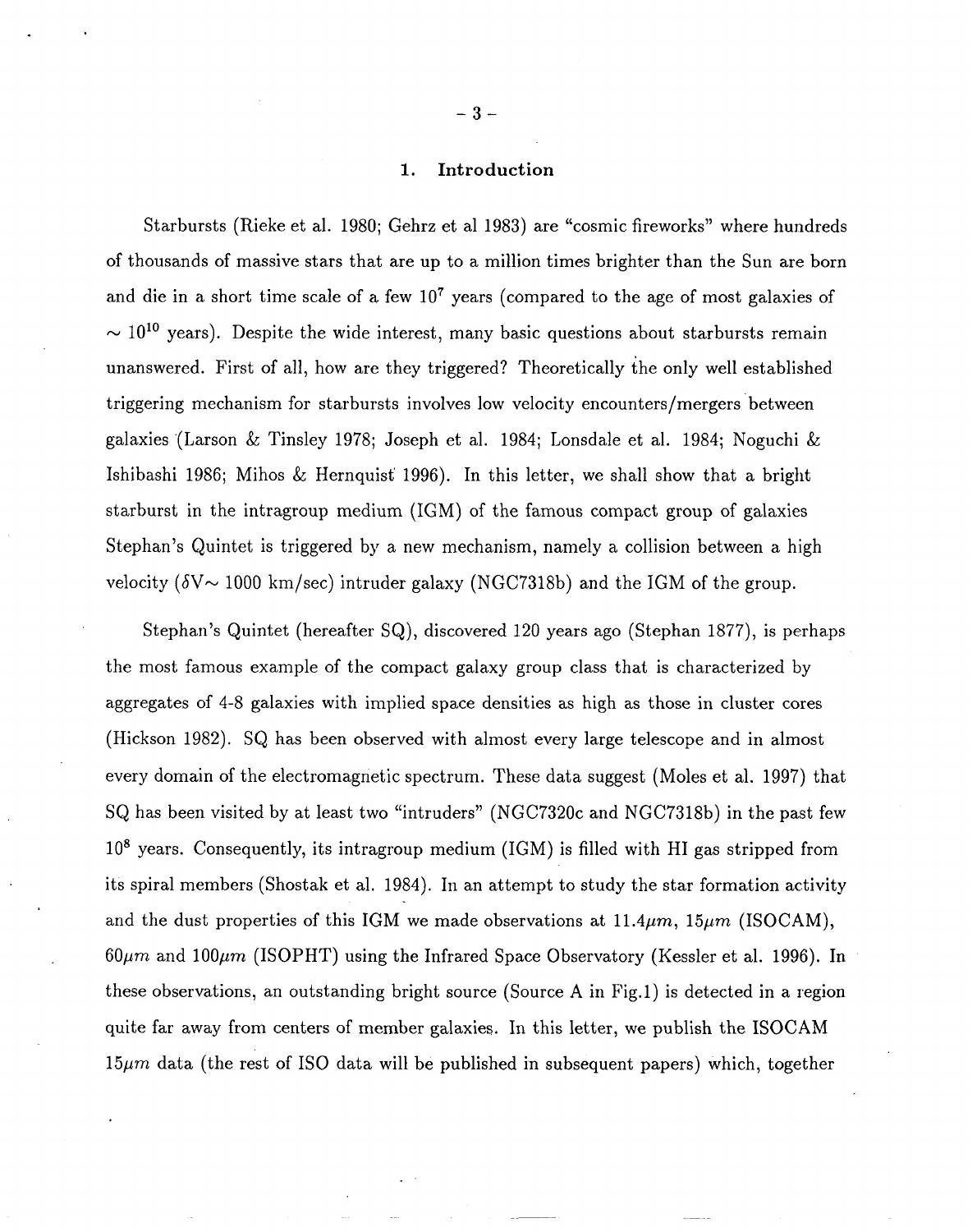with data from the following-up gound based  $H_{\alpha}$  and NIR observations, demonstrate conclusively that this bright source is associated with a starburst in the IGM of SQ.

# 2. **Observations**

### **2.1. ISOCAM observations ,**

The ISOCAM observations at  $15\mu m$  (Fig.1) were made on 1996 May 23 using the ISOCAM Long-Wavelength-Channel array (32×32 pixels). Raster scans with  $PFOV = 6$ ",  $M = 12$ ,  $\delta M = 48''$  (in-scan) and  $N = 20$ ,  $\delta N = 6''$  (cross-scan) were made in the micro-scan mode (CAM01) using filter LW3 ( $\lambda_0 = 15 \mu m$ ,  $\delta \lambda = 6 \mu m$ ). The  $1\sigma$  rms noise measured in the inner part ( $\sim 5' \times 3'$ ) of the image is 0.04 mJy/pixel, and is higher near the edges of the image. The absolute calibration is taken from the ISOCAM Observer's Manual (1994), which has an uncertainty of less than 30% (Sauvage, private communication). The angular resolution (FWHM) of the image is 10". The basic data reduction was done using the CAM Interactive Analysis (CIA) software2.

# 2.2.  $H_{\alpha}$  observations

The  $H_{\alpha}$  observations (Fig.2) were made in August 1997 using the 2.2m telescope of the observatory of Max-Planck-Institut at Calar Alto (Spain). In order to separate the  $H_{\alpha}$  emission associated with the intruder galaxy NGC7318b ( $v \approx 5700 \text{ km/sec}$ ) from the  $H_{\alpha}$  emission associated with the rest of the group ( $v \approx 6600 \text{ km/sec}$ ), CCD images of the  $H_{\alpha}$ -[NII] emission were obtained using two narrow band filters 667/7 and 674/8, centered at

-4-

<sup>&</sup>lt;sup>2</sup>CIA is a joint development by ESA Astrophysics Division and the ISOCAM Consortium led by the ISOCAM PI, C. Cesarsky, Direction des Sciences de la Matiere, C.E.A., France.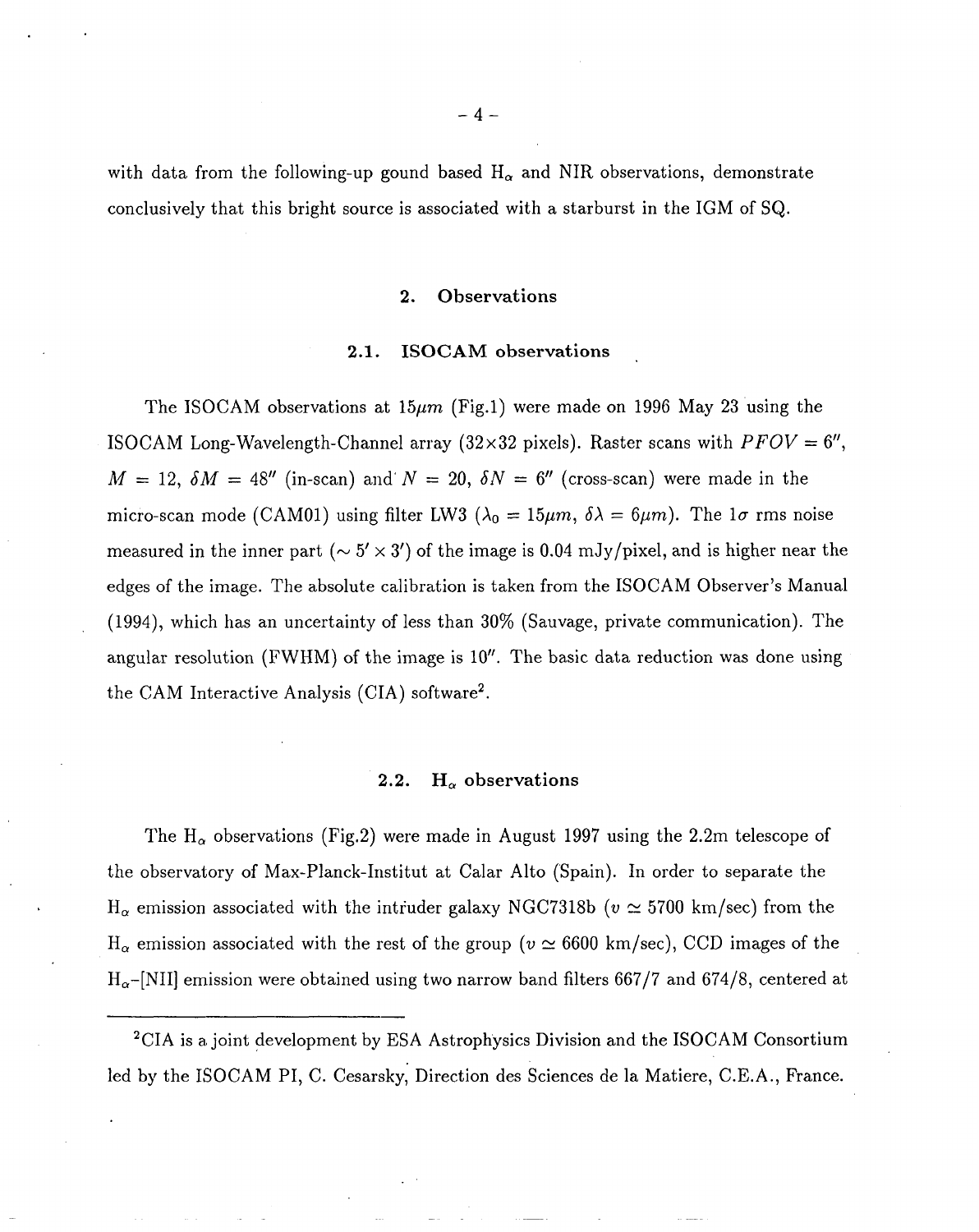**6667A and 6737A with** FWHM bandwidths of 66A and 76A, respectively. The transmission of the 667/7 filter for the H<sub> $\alpha$ </sub> line of redshift 0.019 ( $v = 5700 \text{ km/sec}$ ) is 0.49, and for the  $H_{\alpha}$  line of redshift 0.022 (6600 km/sec) is 0.04. The transmissions of the 674/8 filter for the same two components of the H<sub> $\alpha$ </sub> emission are 0.06 and 0.49, respectively. The 5700 km/sec component of the  $H_{\alpha}$ –[NII] emission is therefore estimated from the image obtained using the  $667/7$  filter, and the  $6600 \text{ km/sec component from the } 674/8 \text{ image. The continuum}$ in both images is subtracted using an R-band CCD image of the same field. To enhance the sensitivity for the diffuse emission, both  $H_{\alpha}$ –[NII] maps (original resolution  $\sim 1$ ") are smoothed to a round Gaussian beam with  $FWHM=2<sup>n</sup>$ . Note that in some regions the two components have similar morphology. This could be an indication that the emission in those regions is rather associated with another component, namely the one with recession velocity of 6000 km/see (Moles et al. 1997; Shostack et al. 1984). However this uncertainty does not affect seriously the H<sub> $\alpha$ </sub> fluxes (which are sums of the 5700 km/sec and the 6600km/sec components) reported in Table 1, because while the 6000km /see component might have been counted twice, its flux would have been underestimated by about a factor of two in both the 667/7 map and the 674/8 map, given that the transmissions of the two filters for the 6000 km/see component are only about half of the transmissions for the 5700 km/see and the 6600 km/see component, respectively.

# **2.3. Near Infrared K'-band observation**

A near infrared K'-band ( $\lambda_0 = 2.1 \mu m$ ) image of the central part of Stephan's Quintet were obtained using the 3.5m telescope of the observatory of Max-Planck-Institut at Calar Alto (Spain), mounted with the  $256 \times 256$  pixels (pixel size  $=0.^{\prime\prime}81$ ) MAGIC camera. The observations were made in March 1997. The weather conditions were photometric and stellar photometry consistent to  $\sim 2\%$  throughout the night. The seeing was about 1". The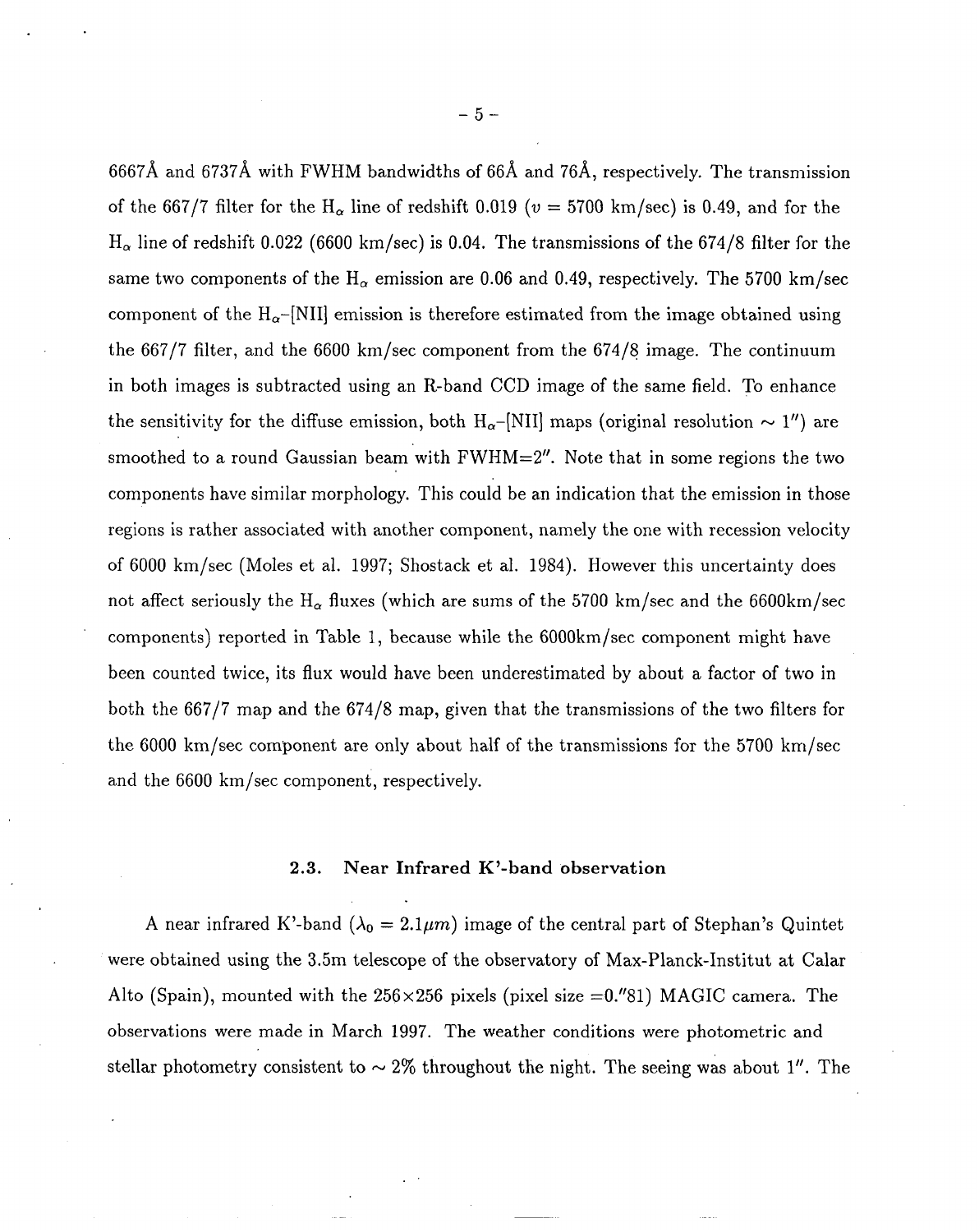image covers about  $4' \times 4'$  sky (Fig.2). In the central  $3' \times 3'$  field, the  $1\sigma$  rms noise is 20.4  $mag/arcsec<sup>2</sup>$ . Because of the mosaic, the noise is higher near the edges.

#### **3. Results**

### **3.1. A starburst (Source A) far away from gqlaxy centers**

Figure 1 presents the central  $\sim$  4'  $\times$  4' region of the 15 $\mu$ m ISOCAM image of Stephan's Quintet (false color). As shown by Sauvage et al. (1996), the  $15\mu m$  emission is a good, nearly extinction free star formation rate indicator. Located slightly upper-right from the map center, Source A lies about 1' ( $\sim$  25 kpc at D = 80 Mpc where H<sub>0</sub>=75) north of NGC7318b and about 1' west of NGC7319. It covers a region of  $\sim 30''$  and its peak surface brightness in the 15 $\mu$ m map is second only to that of the Sy2 nucleus of NGC7319. At 80Mpc the 15 $\mu$ m flux density of Source A corresponds to a luminosity ( $\nu L_{\nu}$ )  $L_{15\mu} = 4.8 \, 10^8 L_{\odot}$ , about 30 times higher than the  $L_{15\mu}$  (1.7  $10^7 L_{\odot}$ ) of the foreground Sd galaxy NGC7320 (assumed to be at 10Mpc; Table 1).

In an early photographic observation including both the  $H_{\alpha}$  emission and the underlying continuum emission, Arp (1973) identified several HII regions in the region of Source A.  $\rm H_{\alpha}$ emission was also detected in the Source A region in a recent published  $H_{\alpha}$  image centered on the Sy2 galaxy NGC7319 (Moles et al. 1997) though Source A falls on the edge of that image and therefore is not fully covered. A grid photometry map for SQ by Schombert et al. (1990) reveals a concentration of very blue data points  $(B-V= 0.3-0.5)$  in this region. The  $H_{\alpha}$  knots and blue color provide strong support for an interpretation that the MIR emission is due to dust heated by massive young stars.

In order to firmly establish the starburst nature of Source A, we carried out new  $H_{\alpha}$ and K'  $(2.1\mu m)$  imaging observations using an optical CCD and a near-infrared detector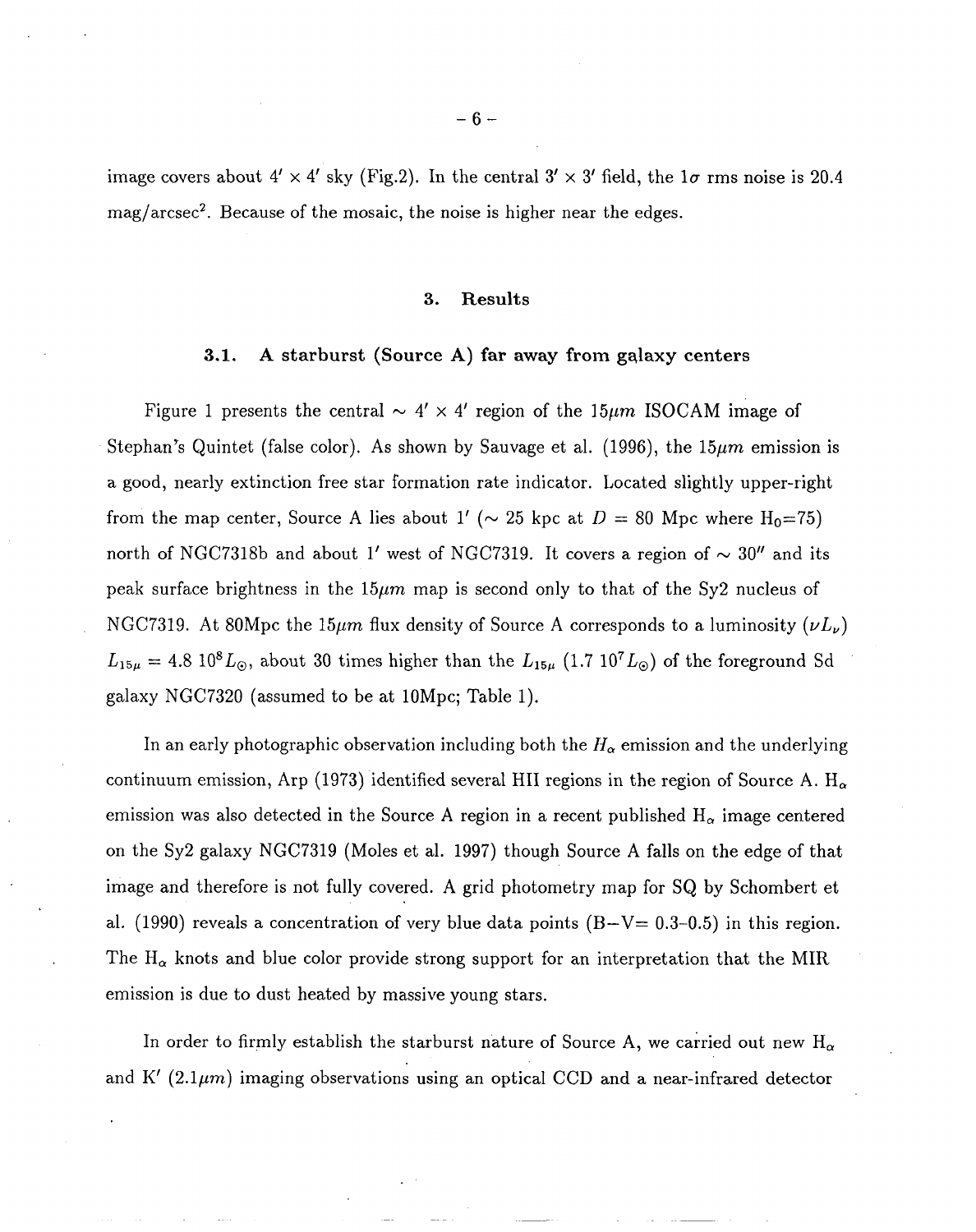array, respectively (Section 2.2 and 2.3). With two narrow band filters (667/7 and 674/8), the 5700 km/sec component and the 6600 km/sec component of the  $H_{\alpha}$  emission, the former being associated with the current intruder galaxy NGC7318b and the latter with the rest of the group (Table 1), are separated. In Fig.2 the contours of the two  $H_{\alpha}$  components are overlaid on the K' image. Indeed strong  $H_{\alpha}$  emission from both components is detected in the Source A region, and the position of the  $H_{\alpha}$  peak (associated with the 6600km/sec component) coincides well with that of the 15 $\mu$ m emission peak. The H<sub>a</sub> equivalent line width, EW(H<sub>a</sub>), of the region is 115 $\pm$ 15Å. Such high EW(H<sub>a</sub>) is found only in starbursts (Keel et al. 1985).

The star formation rate (SFR) in the Source A region can be estimated from both the 15 $\mu$ m and the H<sub>α</sub> luminosities. A ratio between flux densities of the 15 $\mu$ m and of the thermal radio at 6cm  $f_{15\mu}/f_{th,6cm} = 85$  (mJy/mJy) is assumed, taken from the median value of the star formation regions in M51 (Fig.2b of Sauvage et al. (1996)). Following Kennicutt et al. (1994) and adopting a Salpeter IMF with  $m_l = 0.1$  M<sub>o</sub> and  $m_u = 100$  M<sub>o</sub>, we obtain from Source A's 15 $\mu$ m luminosity (4.8 10<sup>8</sup> L<sub>o</sub>) an SFR of 0.81  $M_{\odot}/yr$ . Assuming the same IMF, the H<sub> $\alpha$ </sub> luminosity (2.2 10<sup>7</sup> L<sub>o</sub>) gives an SFR of 0.66  $M_{\odot}/yr$ . The two estimates of the SFR agree with each other within the uncertainties. This also suggests that the extinction of the  $H_{\alpha}$  emission in Source A is low.

For starbursts, according to Bruzual & Charlot (1993), the stellar-mass to NIR luminosity ratio is insensitive to the starburst age, and therefore the NIR luminosity is a good stellar mass indicator. Using the model of Bruzual & Chariot (1993) and assuming that the stellar population in Source A is the product of a starburst of age  $10^7 - 10^8$  years (the widely accepted age span of starbursts), the stellar mass in Source A can be estimated from its K' magnitude (Table 1), which is in the range  $0.8 - 1.610^7$  M<sub>o</sub>. Dividing this mass by the star formation rate derived above, one finds that the starburst in Source A is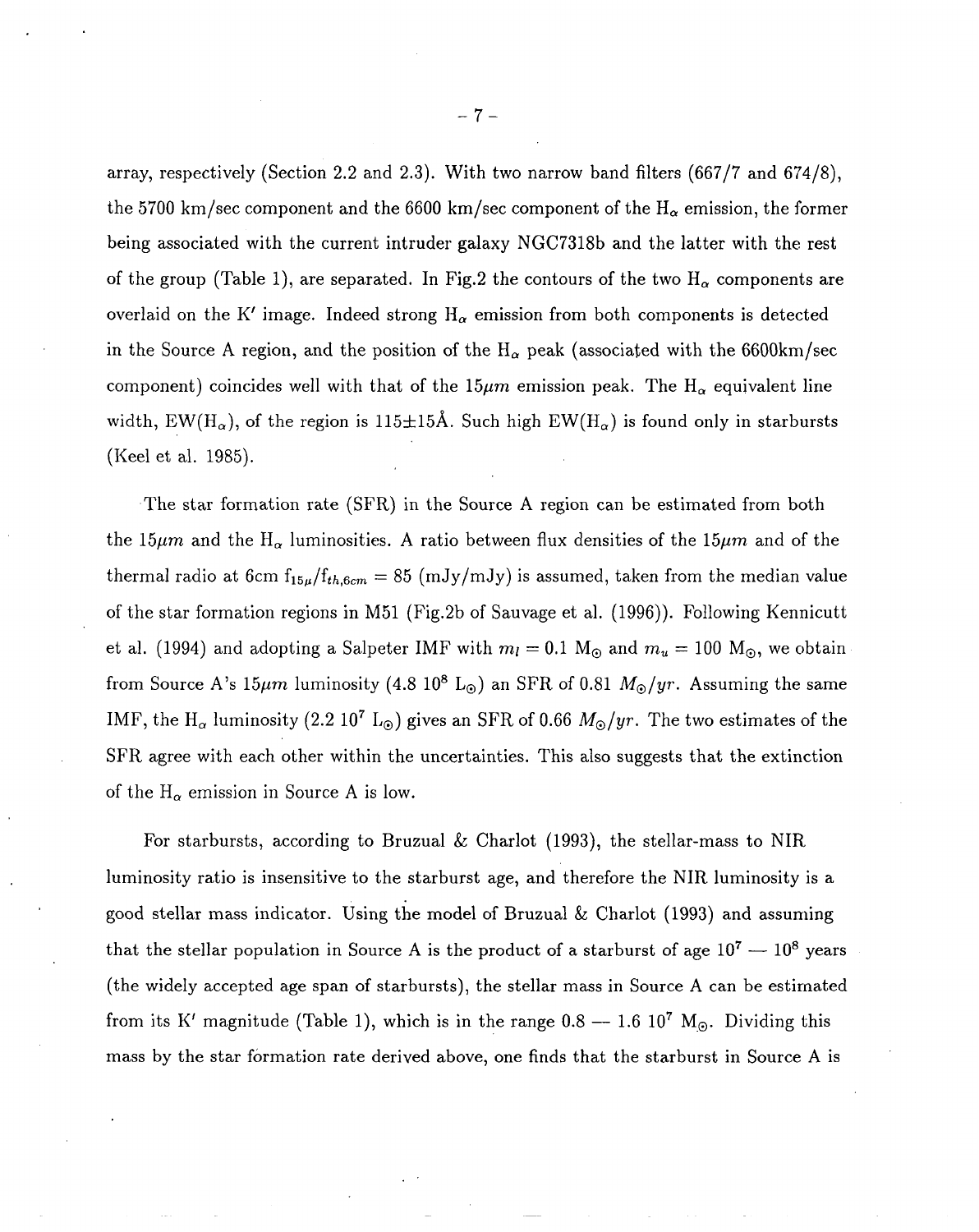only  $\sim$  1—2 10<sup>7</sup> years old. Any possible contribution from an underlying older population (e.g. from stripped stars) may only reduce the estimate of this age, because less NIR light would then be due to stars formed in the current burst.

# **3.2. Triggering mechanism: IGM–intruder collision**

How is the starburst in Source A, which is more than 20 kpc away from centers of nearby galaxies, triggered? HI observations of SQ (Shostak et al. 1984) reveal three velocity components associated with the group (not including the foreground galaxy NGC7320): 1) a 6600km/sec component distributed throughout the intragroup space, 2) a 6000km/sec component north of N7318b and 3) a 5700km/sec component located south of N7318b. Moles et al. (1997) suggested that both the two latter components are associated with NGC7318b, the velocity difference between them due to the rotation. Both the 6600 and 6000 km/see components show local maxima in the region of Source A, both with HI surface density of  $\sim 3.3 \times 10^{20}$  atoms/cm<sup>2</sup>. The X-ray (Pietsch et al. 1997) and the radio continuum (van der Hulst & Rots 1981) observations show a shock front, generated by the collision between NGC7318b and the IGM, on the eastern side of NGC7318b (also visible on our  $H_{\alpha}$  maps, Fig.2). Noticeably, Source A is located in a region *without* detected X-ray emission. ROSAT maps (Pietsch et al. 1997) show that Source A lies either: 1) in a gap in the shock related X-ray emission (if the detached emission NW of Source A is interpreted as an extension of the shock front) or 2) on the N edge of the shock front.

The HI, X-ray and radio continuum data in the literature and our MIR,  $H_{\alpha}$  and NIR data are all directing to a scenario such as the following: During the intrusion of NGC7318b into SQ, a high speed ( $\sim$  1000 km/sec) collision between the local maxima of the two HI components in Source A region, one (6600 km/see component) associated with the intragroup gas and the other (6000 km/see component) with the intruder NGC7318b,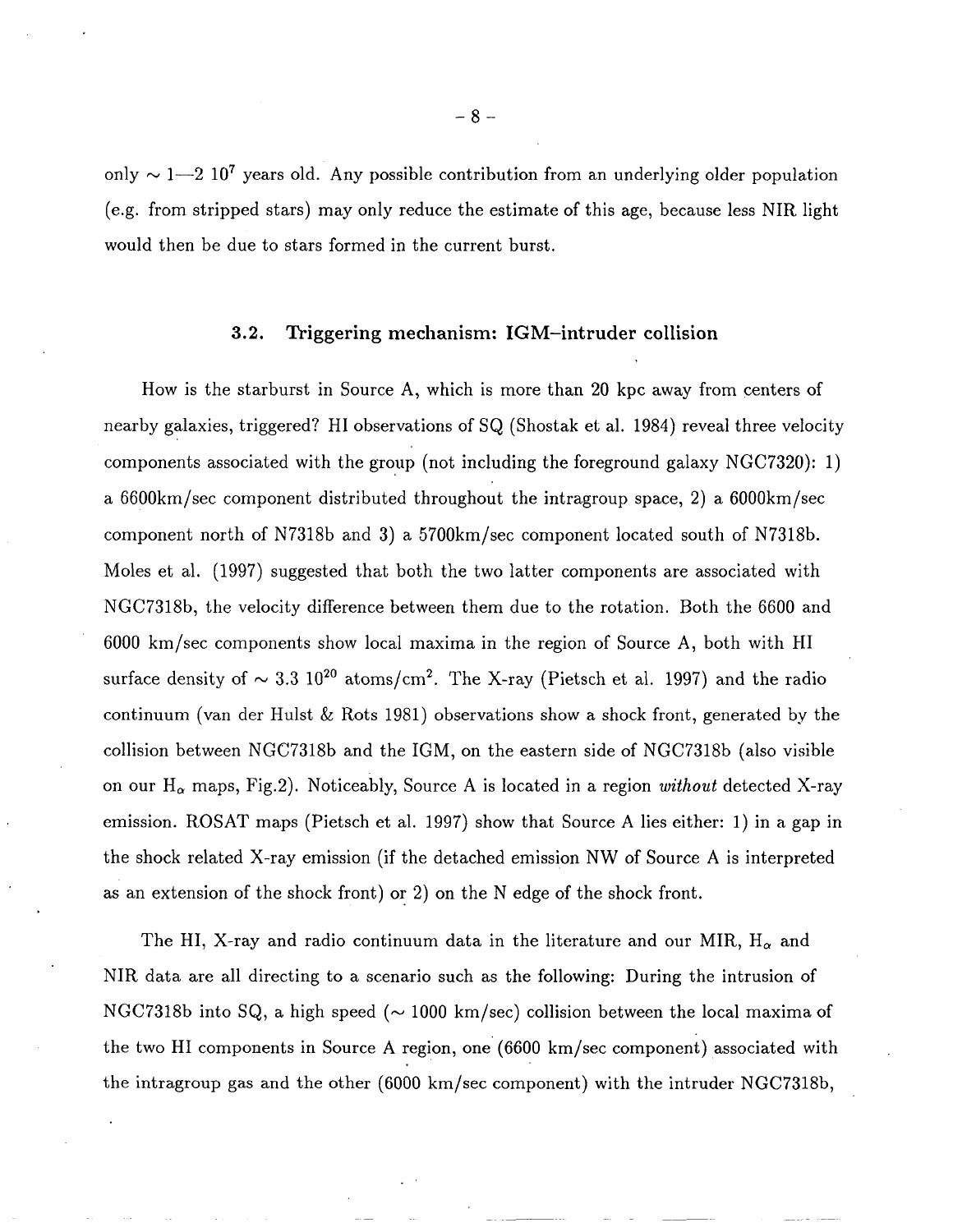occurred  $\sim 10^7$  years ago. This collision is perhaps part of the larger scale collision which has resulted in the shock front seen in the X-ray and radio continuum observations on the eastern side of NGC7318b. The collision triggers an instantaneous starburst, giving rise to the strong MIR and  $H_{\alpha}$  emission (its  $L_{15\mu}$  is about twice of that of the starburst in the collision region of the Antennae Galaxies (Vigroux et al. 1996)). The hot gas produced by the collision has already cooled in the region of Source A presumably due in part to the locally higher gas density which results in a higher cooling rate.

Interestingly, Source A sits also in a region where two long and faint optical arms seemingly run across with each other (Arp & Lorre 1976). Both arms are likely being stretched out from NGC7318b, with the NGC7318a (an early type galaxy, Table 1) in the background/foreground of the western arm (Moles et al. 1997). It is tempting to assume that these arms are products of tidal interactions between NGC7318b and the other two galaxies (NGC7318a and NGC7319), and the starburst in Source A is triggered by the interaction of these two arms of NGC7318b. Strong evidence *against* this scenario, and favoring the IGM–intruder collision scenario, is the presence of a strong 6600km/sec component, which is in fact the dominant component with apparent connection with the shock front, in the  $H_{\alpha}$  emission in Source A (Fig.2). If there is no participation of the IGM in the starburst, the 6600 km/sec component is not at all expected. The fact that the  $H_{\alpha}$ emission in the Source A region is dominated by the 6600km/sec component conclusively demonstrate that most of the star formation in Source A region must be happening in the IGM.

In addition, the time scale for the development of tidal tails is more than a few  $10^8$  years (Barnes & Hernquist 1992; Elmegreen et al. 1993) while the crossing time of NGC7318b is only a few 107 years, too short for the tidal effects to act. Indeed it is more likely that the two optical 'arms' are not 'tidal arms' but are, together with Source A, products of some

*-9-*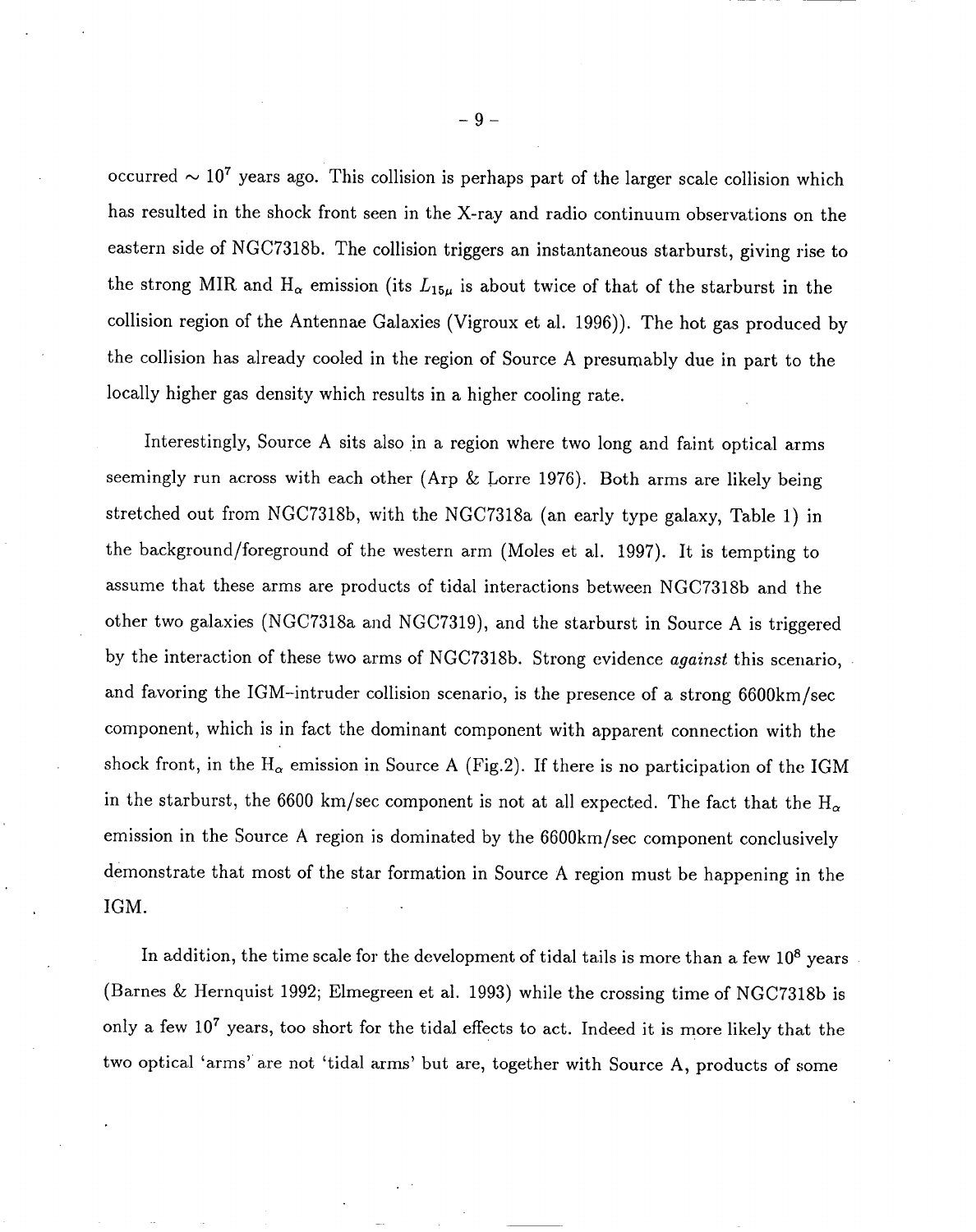hydrodynamical processes induced by the high speed collision between the intruder and the rest of the group. The eastern 'arm' is almost certain to be associated with the shock front (Moles et al. 1997) although the mechanism for the western 'arm' is still not very clear.

Once the IGM environment of the starburst in Source A is determined, the next question is: could it be due to star formation in the cooled gas in the aftermath of the high speed collision, similar to that proposed for the star formation in 'cooling flows' (Fabian et al. 1991)? It has been strongly argued, because of the red colors of the 'cooling flow' galaxies; that if star formation does occur in 'cooling flows' it has to be severely deficient in massive stars (Fabian et al. 1991). This is contrary to what we are seeing in Source A where the high  $EW(H_{\alpha})$  clearly indicates a starburst with a lot of massive stars. Hence the 'star formation in cooling flow' mechanism is irrelevant here. It is more likely that the starburst in Source A is triggered by the gravitational instability casued by some hydrodynamical processes which in turn are induced by the high velocity collision between the IGM and the intruder. This might have some similatities, albeit in a much larger scale, to the triggering mechanism of the so called 'self-propagating' star formation mode (Blaauw 1964) in the Galactic disk, which is associated with the shocks generated by HII regions (Elmegreen & Lada 1977) and by supernova remnants (Herbst & Assousa 1977).

In summary, our conclusion that the starburst in the Source A region is triggered by the high speed ( $\sim$  1000 km/sec) collision between the IGM and the intruder NGC7318b is supported by the following facts:

1. The  $H_{\alpha}$  data show that the star formation in Source A is occurring both in the IGM (the *6600* km/see component) and in the intruder (the 5700 km/see component). In particular, the fact that the  $H_{\alpha}$  emission in the Source A region is dominated by the 6600km/sec component conclusively rules out any interpretation involving only processes confined within the intruder NGC7318b.

 $-10-$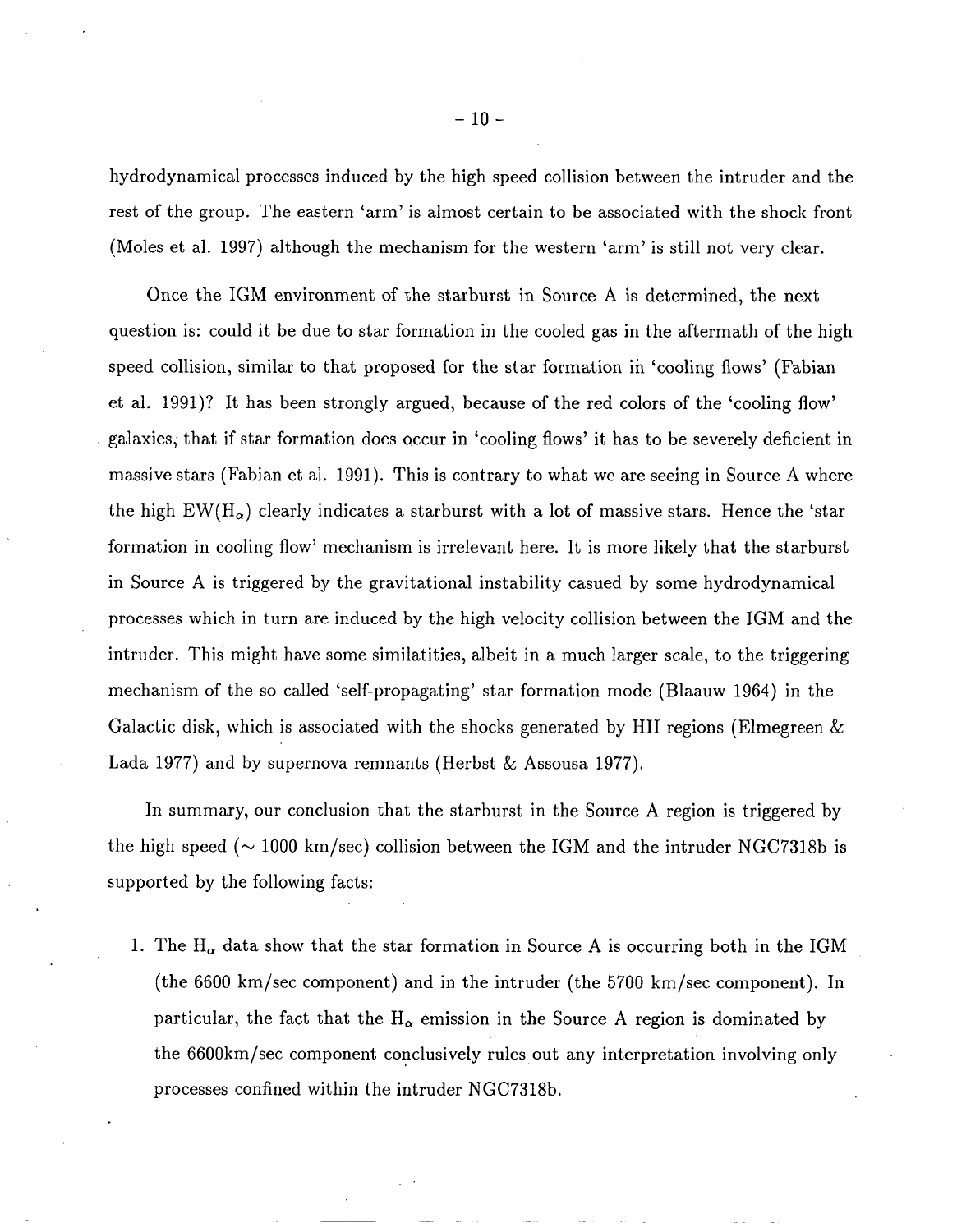- 2. The age of the starburst ( $\sim 1-2~10^7$  yrs) estimated from the MIR,  $\rm H_{\alpha}$  and NIR data is consistent with the dynamical time scale of the high speed collision ( $\sim 10^7$  yrs). The probability that both the burst and the collision are happening simultaneously (within such a short time scale) would be very low if the former is not causally related to the latter.
- 3. The HI observations of Shostak et al. (1984) show that both the intragroup gas and the gas associated with NGC7318b have local concentrations in the Source A region. These cold gas components are not only the participants of the high speed collision which triggers the starburst, but also the reservoirs of the necessary material for the starburst to proceed.
- 4. The morphology of the 6600km/sec component of the  $H_{\alpha}$  emission shows a possible connection between Source A and the shock front, indicating that Source A is likely part of a larger scale collision that is still going on between the IGM and the intruder.
- 5. Although Source A has no detectable X-ray emission, it is surrounded by X-ray emitting hot gas, again indicating a connection between the shock front (with which the X-ray emitting hot gas is associated) and the starburst. The high pressure imposed by the surrounding hot gas may have also helped sustain the starburst by confining the cold gas in that region.

# **'4. Discussion**

# **4.1. Theoretical implication**

Theoretical works on interaction-induced starbursts are still in their early stages (Mihos & Hernquist 1996). Most of the studies have concentrated on the effects of the gravitational tidal force, while the effects of the hydrodynamic shocks generated by the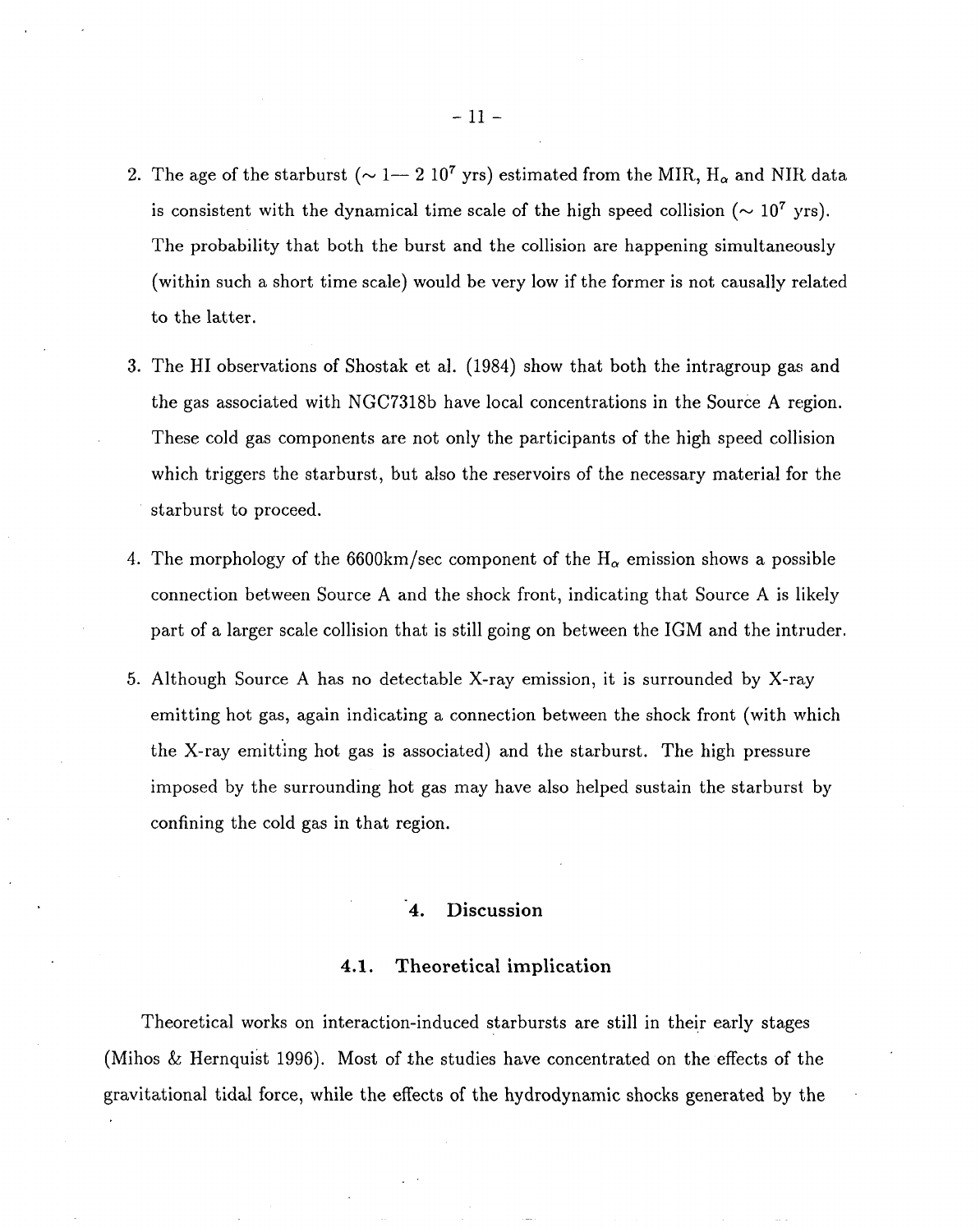collision of two gas condensations have been left out (Noguchi & Ishibashi 1986; Mihos et al. 1993). The scenario envisionized by Jog & Solomon (1992) for starbursts induced by low velocity ( $\sim$  100—300 km/sec) galaxy-galaxy collisions is difficult to apply to Source A. In that scenario a starburst occurs when the Giant Molecular Clouds (GMC'S) preexisting in the two colliding disks are compressed by the hot shocked gas. In the case of Source A, it is not clear whether the IGM contains GMC'S (the CO survey of SQ by Yun et al. (1997) unfortunately did not cover the Source A region). Even if there are indeed preexisting GMC's in the Source A region, the colliding velocity is so high ( $\sim 600-1000$ ) km/see) and close to the typical escape velocity in galaxies that the shocked gas may be left behind when the colliding parties move away from each other while GMC's are not affected by the collision because of the low filling factor (Jog & Solomon 1992). Clearly more theoretical work, in particular simulations with a full treatment of gas dynamics, is needed to understand what is going on in starbursts such as Source A.

# 4.2. **A new mechanism for Butcher–Oemler effect?**

Events like Source A are very rare in the local universe. However in the earlier universe, in particular in young clusters where high velocity encounters involving late type galaxies are frequent and a large part of the intracluster space may be filled by cold stripped gas, collision between gas rich galaxies and the cold intracluster medium (ICM) may be quite common. Whether the starbursts so induced are at least partially responsible for the enhanced star formation in those young, distant clusters (Butcher  $\&$  Oemler 1984), needs to be further explored (for an alternative mechanism, see Moore et al. 1996).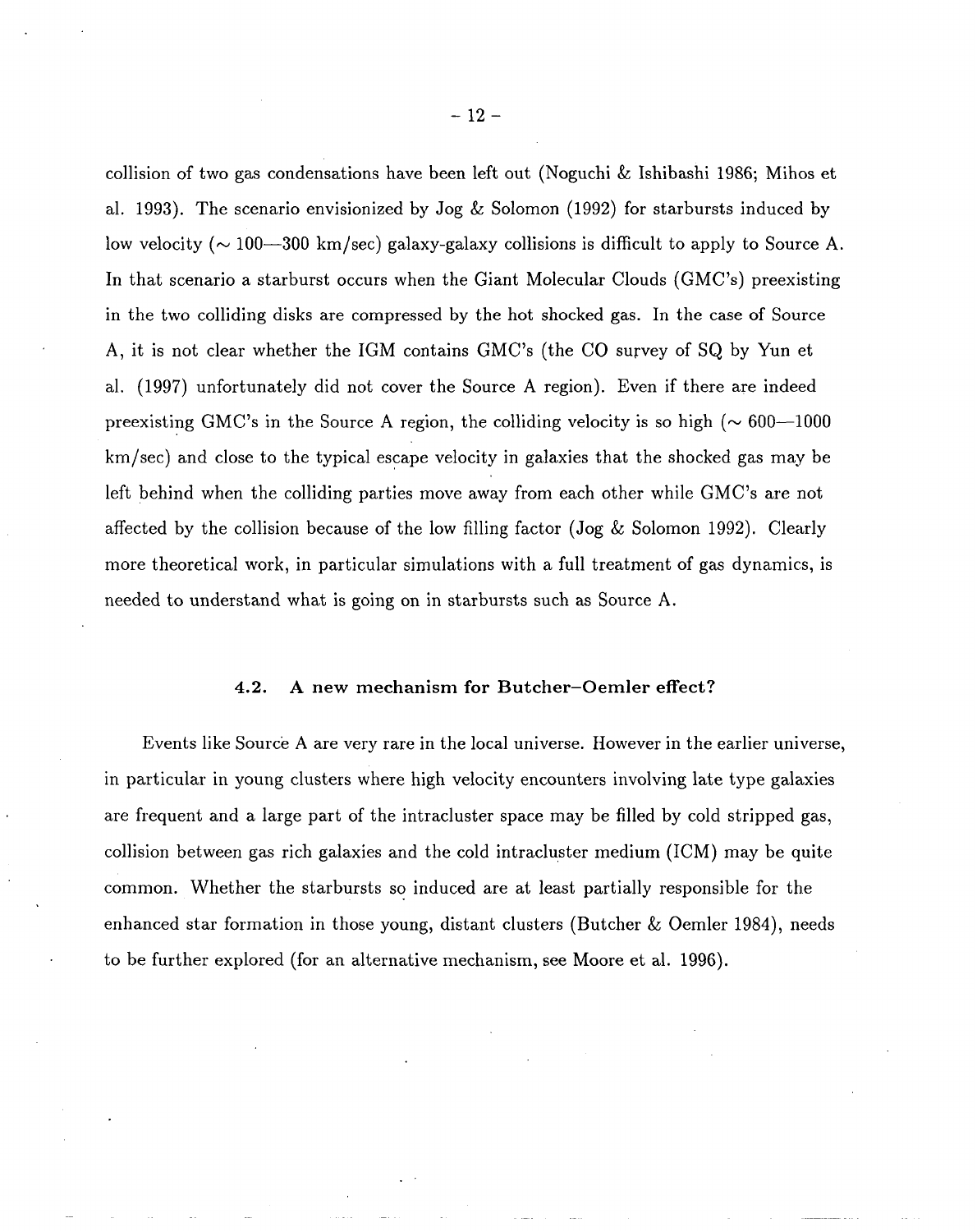We are indebted to Jack Sulentic who helped in the acquisition of  $H_{\alpha}$  data. CX acknowledges very stimulating discussions with Jack Sulentic, and constructive comments of George Helou, Nanyao Lu, and Barry Madore, Part of the work is supported by NASA grant for ISO Data Analysis. NED is supported by NASA at IPAC.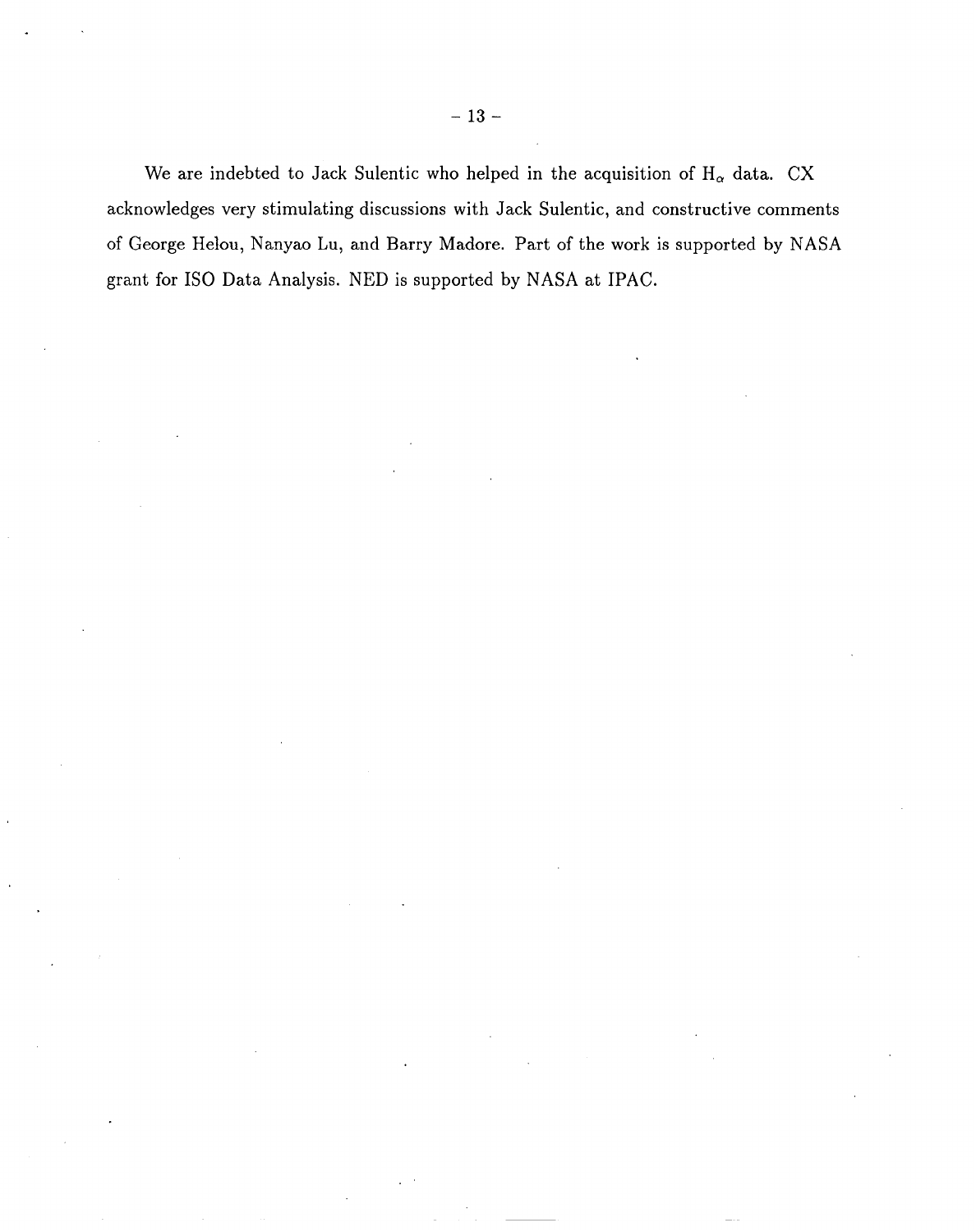#### **REFERENCES**

- Arp, H. 1973, ApJ,183,411.
- Arp, H. & Lorre, J. 1976, ApJ, 210, 58.
- Barnes, J. & Hernquist, L. 1992, Nature, 360, 715.
- Blaauw, A. 1964, ARAA, 2, 213.
- Bruzual, G.A. & Charlot, S. 1993, ApJ, 405, 538.
- Butcherj H. & Oemler, A. 1984, ApJ, 285, 426.
- Elmegreen, B.G. & Lada, C.J. 1977, ApJ, 214,'725.
- Elmegreen, B.G., Kaufman, M. & Thomasson, M. 1993, ApJ, 412, 90.
- Fabian, A. C., Nulsen, P.E.J. & Canizares, C.R. 1991, ARAA, 2, 191.
- Gehrz, R. D., Sramek, R.A. & Weedman, D.W. 1983, ApJ, 267, 551.
- Herbst, W, & Assousa, G.E. 1977, ApJ, 217, 473.
- Hickson, P. 1982, ApJ, 255, 382.
- Jog, C.J. & Solomon; P.M. 1992, ApJ, 387, 152.
- Joseph, R.D., Meikle, W.P.S., Robertson, N.A. & Wright, G.S. 1984, MNRAS, 209, 111.
- Keel, W.C., Kennicutt, R.C., Hummel, E., & van der Hulst, J.M. 1985, AJ, 90, 708.
- Kennicutt, R.C., Tamblyn, P. & Congdon, C.E. 1994, ApJ, 435, 22.
- Kessler, M.F., Steinz, J.A., Anderegg, M.E. et al. 1996, A&A, 315, L27.
- Larson, R.B. & Tinsley, B.M. 1978, ApJ, 219, 46.
- Lonsdale, C.J., Persson, S,E. & Matthews, K. 1984, ApJ, 287, 95.
- Mihos, J.C. Bothun, G.D. & Richstone, D.O. 1993, ApJ, 418, 82.
- Mihos, J.C. & Hernquist, L. 1996, ApJ, 464, 641.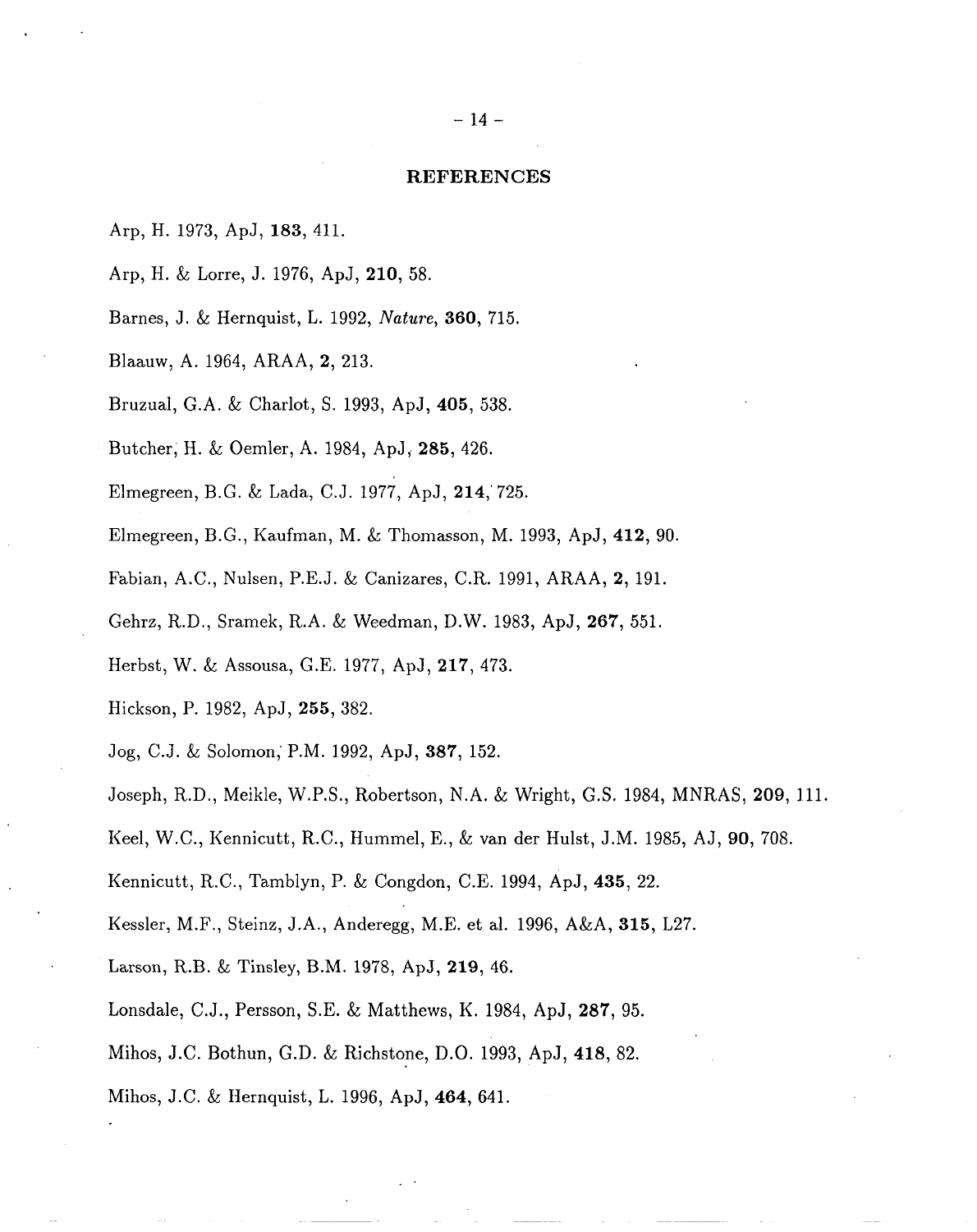- Mirabel, I.F., Dottori, H. & Lutz, D. 1992, A&A, 256, L19.
- Moles, M., Sulentic, J.W. & Márquez, I. 1997, ApJ, 485, 69.
- Moore, B., Katz, N., Lake, G., Dressler, A., & Oemler Jr, A. 1996, Nature, 379, 613.
- Noguchi, M. & Ishibashi, S. 1986, MNRAS, 219, 305.
- Pietsch, W., Trincheri, G., Arp, H. & Sulentic, J,W. 1997, A&A, 322, 89.
- Rieke, G.H., Lebofsky, M.J., Thompson, R.I., Low, F.J. & Tokunaga, A.T. 1980 ApJ, 238, 24.
- Sauvage, M., Blommaert, J., Boulanger, F. et al. 1996, A&A, 315, L89.
- Schombert, J.M., Wallin, J.F. & Struck-Marcell, C. 1990, AJ, 99, 497.
- Shostak, G.S., Sullivan III, W.T. & Allen, R.J. 1984, A&A, 139, 15.
- Stephan, M. E. 1877, C. R. Acad. Sci. Paris, 84, 641.
- van der Hulst, J.M. & Rots, A.H. 1981, AJ, 86, 1775.
- Vigroux, L., Mirabel, F., Alti6ri, B. et al. 1996, A&A, 315, L93.

Yun, M.S., Verdes-Montenegro, L., del Olmo, A. & Perea, J. 1997, ApJ, 475, 21.

This manuscript was prepared with the AAS L<sup>4</sup>T<sub>E</sub>X macros v4.0.

—.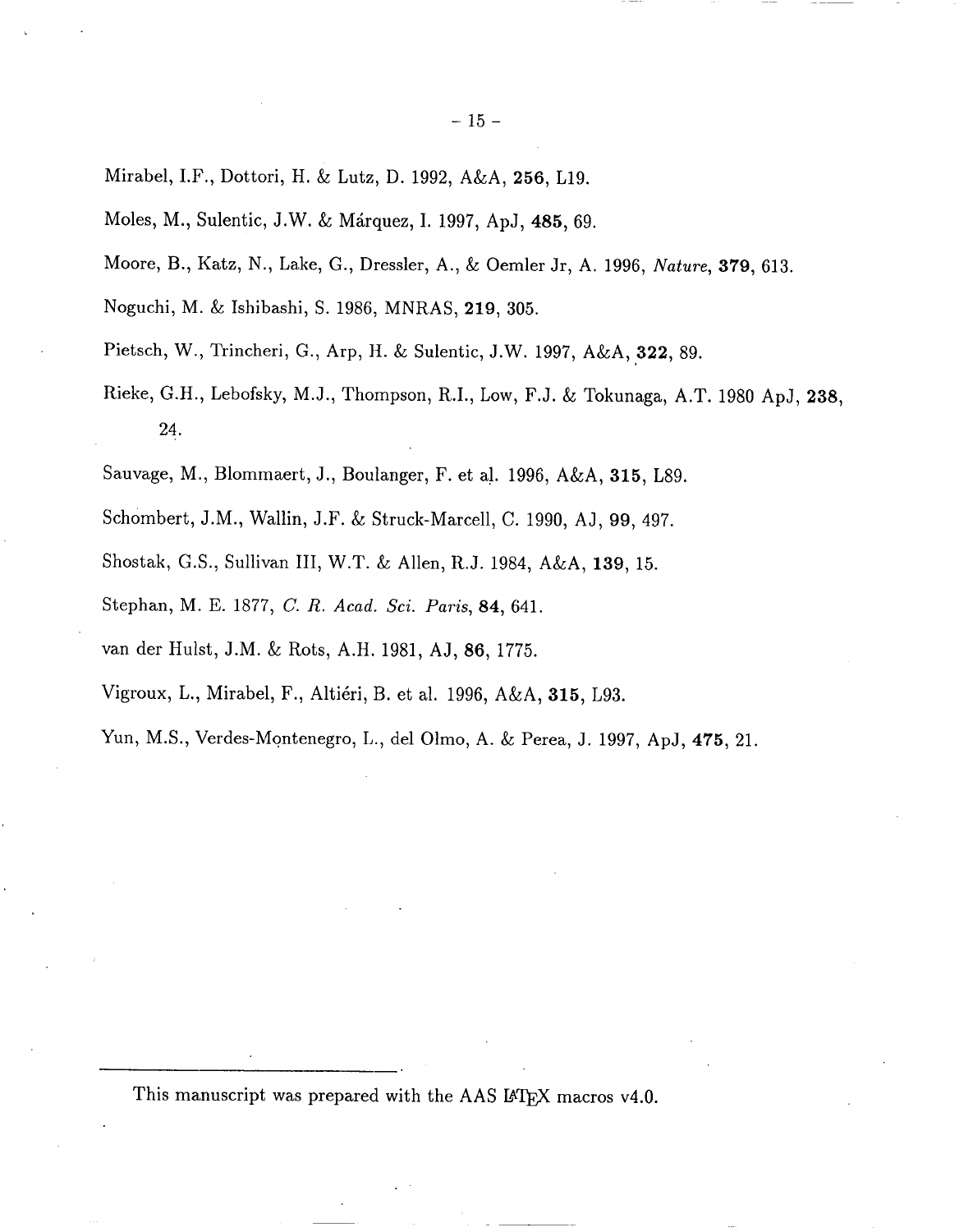| Table |  |
|-------|--|
|-------|--|

|                         | R.A.        | Dec.          | Type                 | $v_r$  | $f_{15\mu}$ <sup>1</sup> | $H_{\alpha}{}^{2}$                  | $EW(H_{\alpha})^3$ | $K_{21}^{\prime 4}$ |
|-------------------------|-------------|---------------|----------------------|--------|--------------------------|-------------------------------------|--------------------|---------------------|
|                         | (J2000)     | (J2000)       |                      | km/sec | mJy                      | $10^{-13}$ erg/cm <sup>2</sup> /sec | Å                  | mag                 |
| <b>NGC7319</b>          | 22h36m03.5s | $+33d58'33''$ | $S_{\text{Bb}}(Sy2)$ | 6764   | 79.8                     | $1.41 \pm 0.30$                     | $7.6 + 2.5$        | 10.03               |
| NGC7318a                | 22h35m56.7s | $+33d57'56''$ | Epec                 | 6630   |                          |                                     |                    |                     |
| NGC7318b                | 22h35m58.4s | $+33d57'58''$ | SBbc                 | 5774   |                          |                                     |                    |                     |
| NGC7318a/b <sup>5</sup> |             |               |                      |        | 19.3                     | $1.08 + 0.16$                       | $5.0 + 1.2$        | 9.23                |
| <b>NGC7317</b>          | 22h35m52.0s | $+33d56'41''$ | ${\bf E}$            | 6599   | 2.1                      |                                     |                    |                     |
| <b>NGC7320</b>          | 22h36m03.5s | $+33d56'54''$ | Sd                   | 786    | 27.5                     |                                     |                    | 10.40               |
| Source A                | 22h35m58.7s | $+33d58'55''$ | SF region            |        | 11.9                     | $1.27 \pm 0.13$                     | $115 + 15$         | 15.09               |
| Source B <sup>6</sup>   | 22h36m10.2s | $+33d57'21''$ | SF region            |        | 1.8                      | $0.14 \pm 0.01$                     | $85 + 10$          |                     |

<sup>1</sup>The 15 $\mu$ m flux density, measured through aperture photometry covering areas included in  $2\sigma$  contours. The uncertainties are about 30%, dominated by the errors in the calibration.

<sup>2</sup>H<sub>α</sub> flux, corrected for the [NIIA6583/A6548] contamination. For NGC7319, the Sy2 galaxy, the ratio [NII $\lambda$ 6583]/H<sub> $\alpha$ </sub> = 1.8 is taken from Keel et al. (1985). For other galaxies and star formation regions the [NII $\lambda$ 6583]/H<sub> $\alpha$ </sub> ratio is assumed to be 0.4 (Kennicutt et al. 1994). The errors are dominated by the uncertainties in the continuum subtraction. No extinction correction is applied.

<sup>3</sup>The equivalent line width of the H<sub>a</sub> emission, which is the ratio between the H<sub>a</sub> flux (in erg/cm<sup>2</sup>/sec) and the flux density of the underlying continuum (in erg/cm<sup>2</sup>/sec/Å). The continuum is estimated from the R-band flux. For NGC7319 and NGC7318a/b the continuum includes the emission from the entire galaxy and from the galaxy pair, respectively. For Source A, both the  $H_{\alpha}$  flux and the continuum flux density are measured through a rectangular aperture of  $30'' \times 25''$ .

<sup>4</sup>K' (2.1 $\mu$ m) magnitude measured through isophotal photometry down to K' = 21 mag/acrsec<sup>2</sup>. NGC 7317 is not fully covered by the K' image. Source B is not detected in K'-band. The errors of the K' magnitudes are less than 0.2 mag.

<sup>5</sup>The fluxes of this pair of galaxies cannot be separated reliably. Hence they are reported jointly for the pair.

 $6$ Like Source A, although much fainter, Source B is also a star formation region in the IGM. On the other hand, this source is far away from the shock front and apparently has not been involved in the current collision between NGC7318b and the IGM. Located at the end of one of the tidal tails pointing to NGC7320c (Arp & Lorre 1974), presumably caused by previous interactions between SQ and NGC7320c (Moles et al. 1997), Source B is perhaps a star formation condensed out of the tidal tail (Mirabel et a. 1992).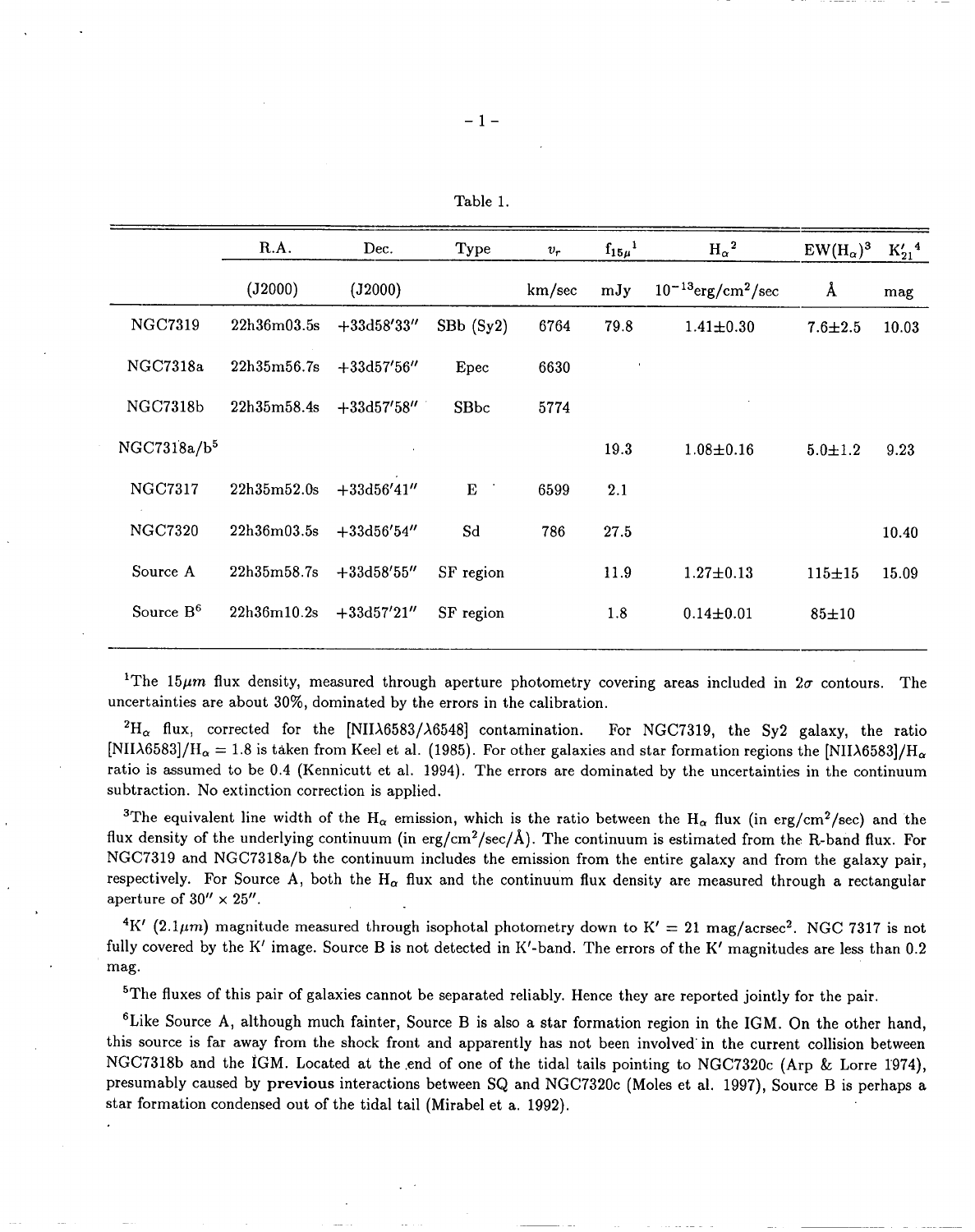Fig. 1. - ISOCAM LW3 (15 $\mu$ m) image (false color) of Stephan's Quintet field. The scale is in logarithm and the units are 0.1 mJy/pixel (pixel=  $6'' \times 6''$ ). As shown by the chromatometer, the range of the surface brightness shown in the figure is  $-1 \leq \log[S_{15\mu m}/(0.1 \ mJy/pixel)] \leq 2$ . The five members of the group, including the foreground galaxy NGC7320, are clearly detected. Four other sources outside the galaxies are marked in the image: Source A and Source B are star formation regions associated with the group (see Table 1). Source C is a foreground star, and Source D is a background galaxy,

Fig. 2.— K' (2.1 $\mu$ m) image overlaid by contours of the H<sub>α</sub>-[NII] emission, covering the same field of sky as in Fig.1. The K' image is in logarithmic scale. The two components of the  $H_{\alpha}$ -[NII] emission are marked by different colors: the contours of the 6600 km/see component are in red and those of the 5700 km/see component in blue. The two contour sets have the same levels, which are 0.3, 0.9, 2.7, 8.1, 24.3  $10^{-16}$ erg/cm<sup>2</sup>/sec/pixel (pixel=  $0.533'' \times 0.533'$ ). The first contour level is chosen to hide most of the residuals of the continuum subtraction, the most important source of the errors of the  $H_{\alpha}$ -[NII] maps.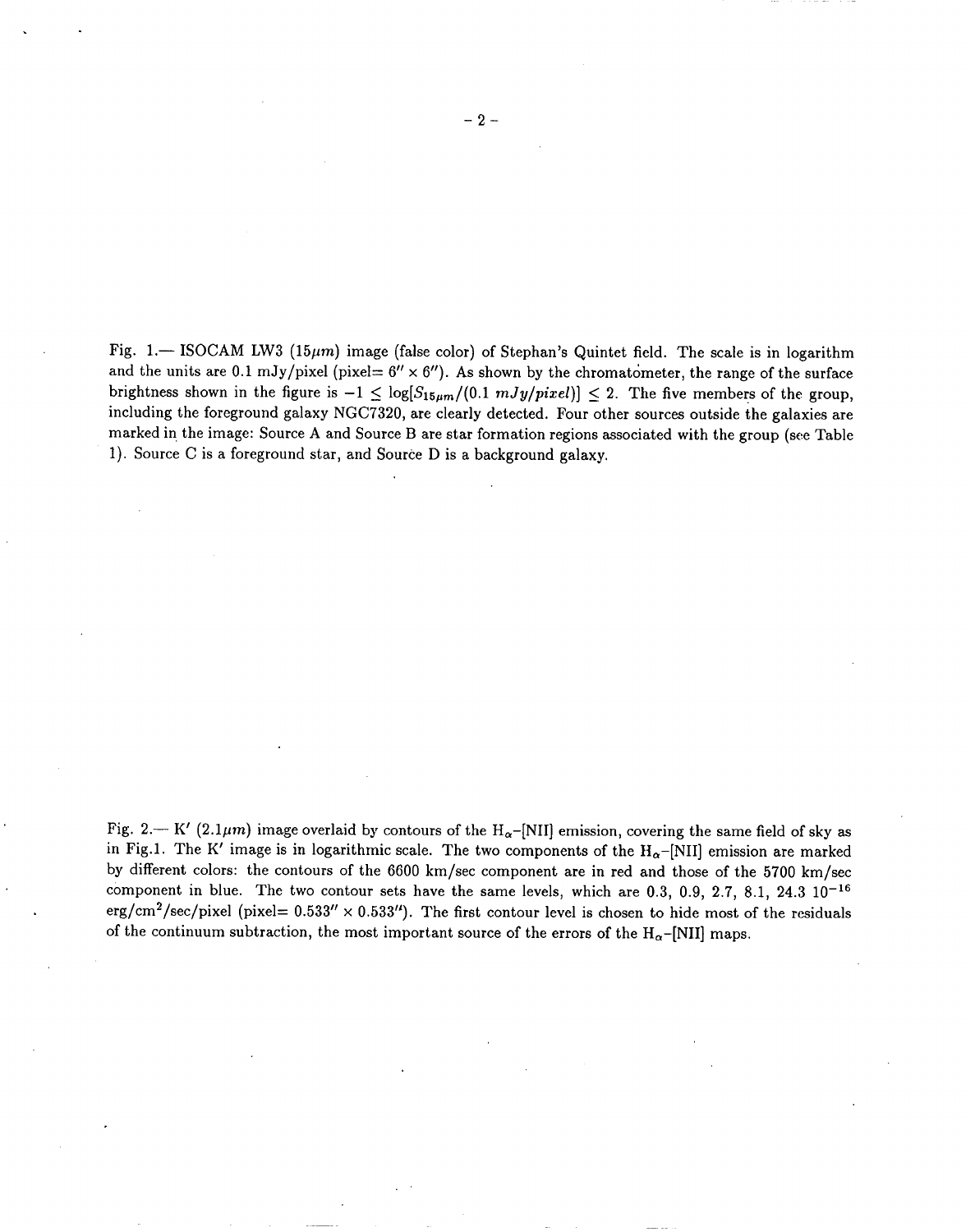